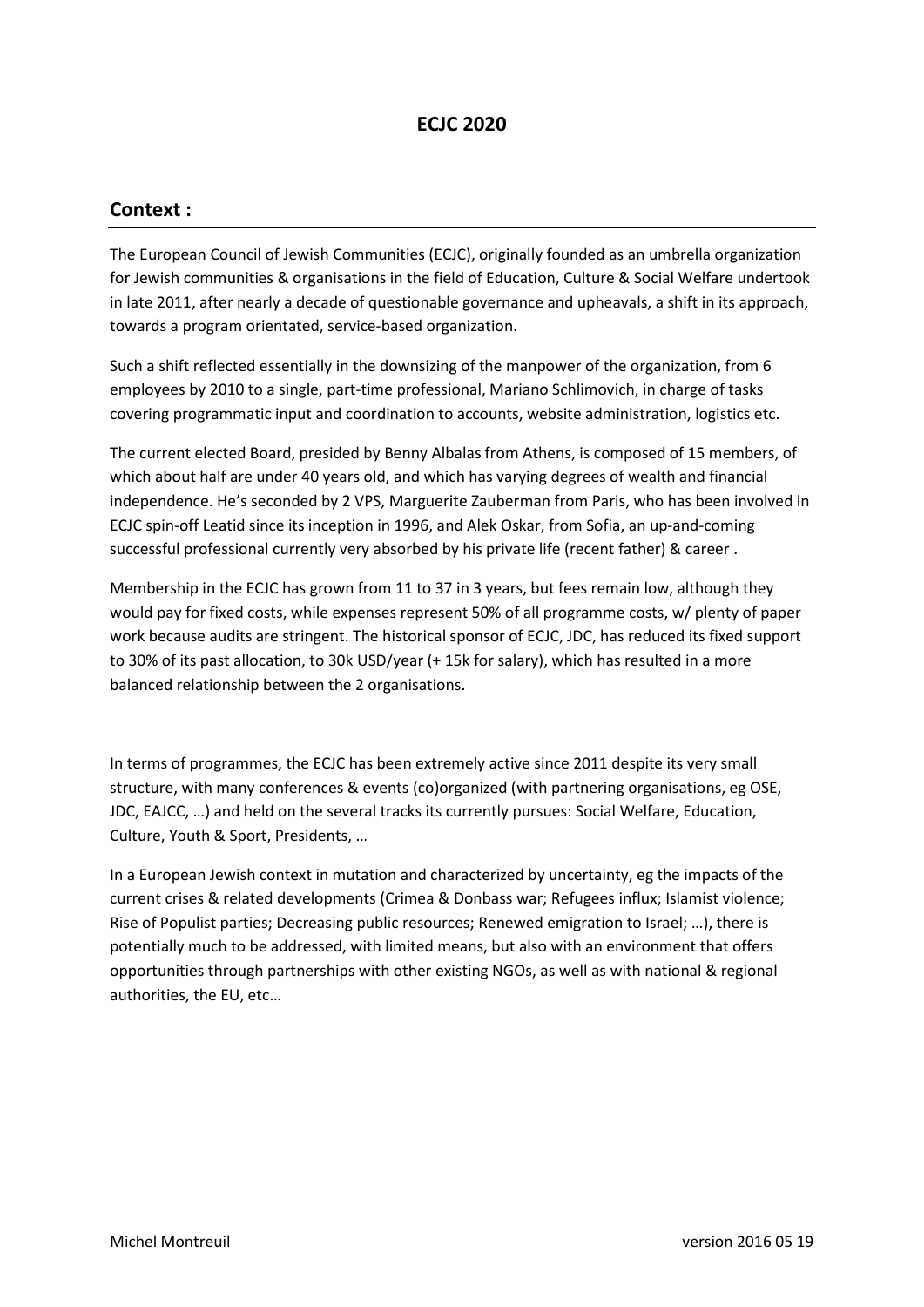## The need

Today, with elections planned in early 2017, this period can be considered as a transition:

- From a generation who witnessed the existential wars of Israel, the end of the Cold War and the fall of the Iron Wall, and also the emergence of the internet and the expansion of the EU,
- To a generation raised into a sense of European identity and proximity, an emotional yet different relationship to Israel, and a stage in its professional & psychological development that puts it at the center of Jewish demography, being both parents and children, caring for both social welfare, education, but also sports & culture & its involvement in society at large.

With a view to review the level of activity one man can handle on his own in a sustainable way, the question may be:

### What are ECJC's vision, mission and strategy for 2020?

This question can be broken down in many ways, such as

- What could AND should ECJC do to contribute in a lasting way to the quality of Jewish life in Europe today and tomorrow?
- What is ECJC's current impact of Jewish life in Europe? Where can this organization make a lasting impact?
- Who/what are its constituents? Who/what are its users/"customers"? Who/what are its other stakeholders?
- Should these remain identical? Under which conditions the ECJC would be able to serve them at a level it considers in line with its ambitions?
- What are its means, manpower, methods, etc? Can the means to its ambitions be achieved in a realistic way?
- Should it re-prioritise its ambitions to realign them on its current and foreseeable means?
- What should it decide to do, and decide to possibly stop doing, to make best leverage of its monetary and non-monetary resources, in line with its vision, and mission?

In order to start exploring these questions, the ECJC is interested to get external assistance to help it listen to its stakeholders, formulate the challenges, reflect on the future 5 years ahead, facilitate the exchanges, reframe the issues for the next leadership of the organization.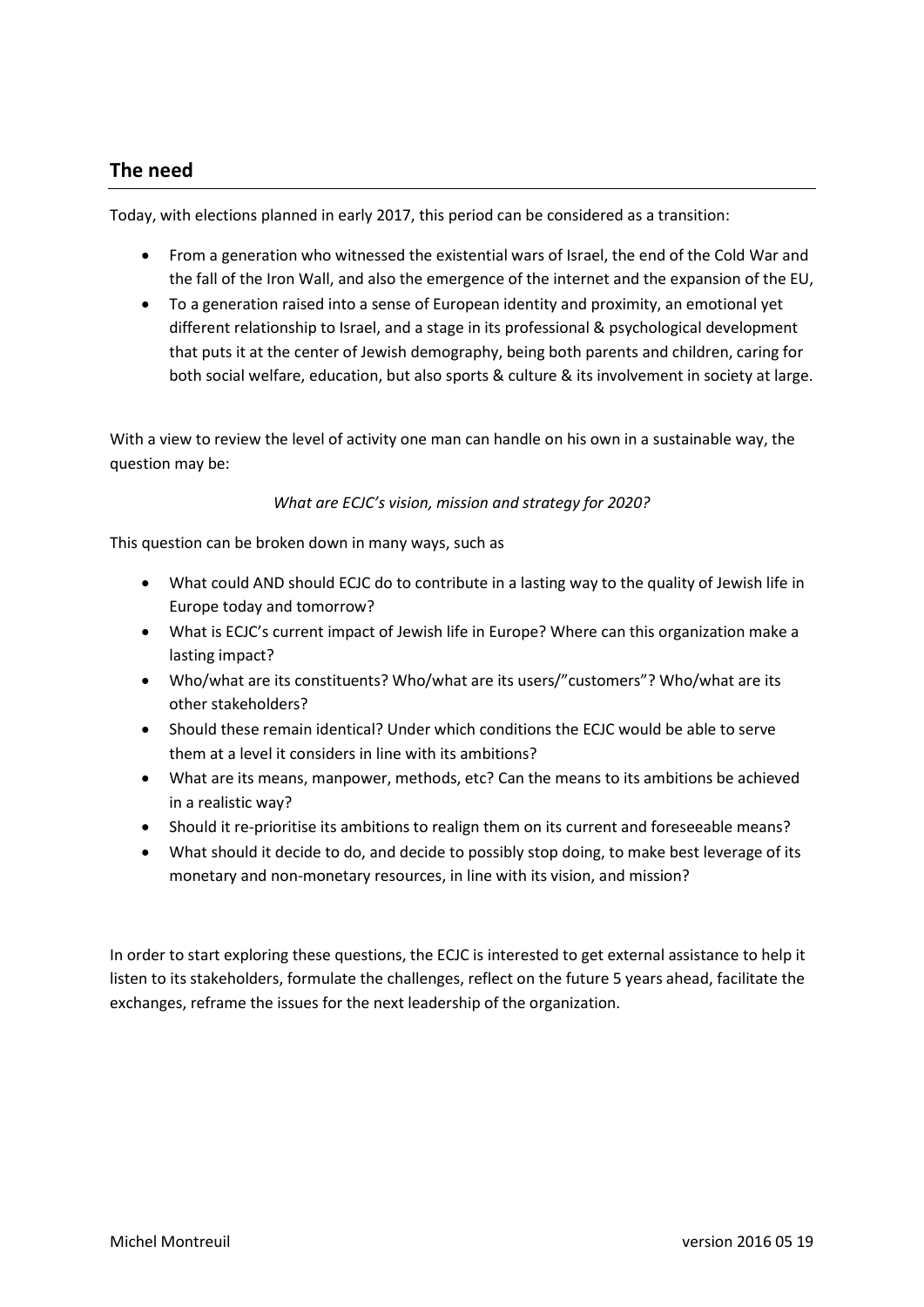# A draft proposal

Whatever the strategic theory, the business school or Consultancy, and whatever the business sector, the strategic process always starts with two main set of analyses:

- external : to understand the environment in which the organisation operates,
- internal : to understand the strengths (and weaknesses) on which the organisation can base its strategy

The competitive position of the organisation, hence the selection of its strategic portfolio (ie activities and programmes), can then be derived from these two complementary approaches.

Ultimately, and without going deep into classic strategic work (Market description and segmentation; External analysis relative to market and competition; Internal analysis relative to the organisation; Competitive positioning; Selection of the strategic portfolio; Action Plans), we will be able to define, in a collaborative way, key condition for the ownership of stakeholders, a road map geared to strengthening the "competitive position" on the selected segments of the market.

We should make clear from scratch that a couple of important questions need to be answered in order to successfully conduct such a review:

## 1. Is there clarity and agreement on the critical need for a review of ECJC vision and mission statement, which are the guiding principles of the organization, as well as its goals for its development & growth in the coming years?

- a. This includes reviewing what ECJC stands for and how it envisions its future role before planning for those years.
- b. This discussion needs to involve the board and other significant stakeholders (either involved with the ECJC or committed to the client population it serves), otherwise it might be difficult to see how the ECJC plan could be taken seriously and implemented/supported by those very parties who/which are key to its future
- 2. Is there clarity and alignment about the (current and/or future) board's role and how it understands its responsibilities in developing and implementing the plan?
	- a. One should not exclude that the plan for the future of ECJC state the need for additional financial resources for capital projects or expansion of services
	- b. Asking the board to accept responsibility for raising additional funds if it was not involved and committed in the first place would be at best a missed opportunity.

It is with these 2 questions in mind that we propose a 3-stage approach, with a view to

- 1. collect internal & external opinions in order to substantiate such discussions
- 2. allocate time and opportunity to conduct these discussions in a facilitated way
- 3. Translate the mission statement & strategy into goals and operational objectives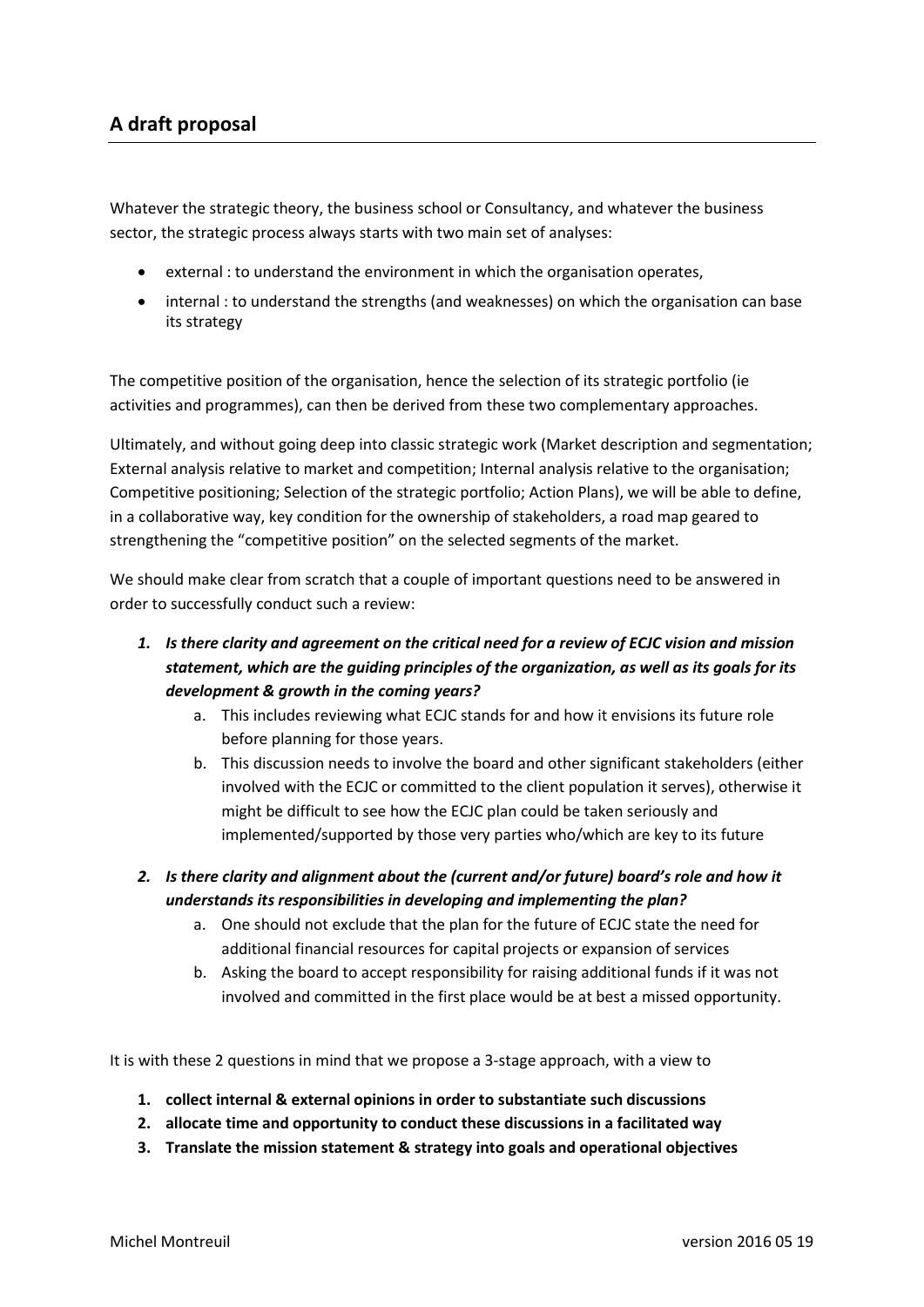At this initial stage, we propose to conduct such a double-analysis (internal & external), in an economically-viable way, through of mixed consultations, in the following manner :

### Internal focus: 10 phone interviews with current key stakeholders

A series of 10 phone interviews with current key stakeholders, both inside & close to the organization, with a questionnaire sent ahead of the interviews

### o Casting of interviewees to be defined jointly

o I would recommend 3-4 outsiders' views, who could offer their perspective and prognoses of scenarios for the environment, ie Europe's possible evolutions, Jewish life in Europe, etc…

### External focus: online questionnaire addressed to 25-40 constituents / end-users

An online questionnaire addressed to possibly 25-40 people (with a distinction between constituents and end users), to

- o collect their current & foreseen needs
- o assess their respective degrees of satisfaction regarding ECJC
- o formulate their expectations in relation to ECJC
- o identify their desired values for ECJC

## Deliverables

At the end of this 2-stage process we would deliver the following tasks:

#### Stage 1

- 1. Conduct a partial, insiders' SWOT analysis of ECJC as reflected by its leaders & key allies
- 2. Complement the ECJC's SWOT analysis with the outside ("market" of constituents & end-users) view
- 3. Send the complete SWOT analysis in advance of step 4. to a selected group of ECJC leaders (& friends, eg possible sponsoring foundations?) for their review & proposals
- 4. Hold a full-day meeting with ECJC's current board and/or Steering Committee, based on an initial presentation of the findings, foillowing by a facilitated discussion

#### Stage 2

- 5. Hold 2 seminars with the selected group of ECJC leaders (and friends?),
	- 5.1. Seminar 1
		- Review/elaborate the vision & mission statements, and formulate the desired values,
		- Define a strategy, in relation with the internal/external analyses above-mentioned
	- 5.2. Seminar 2 Review/redefine the best governance, structure, means and core activities in line with the outcomes of seminar 1